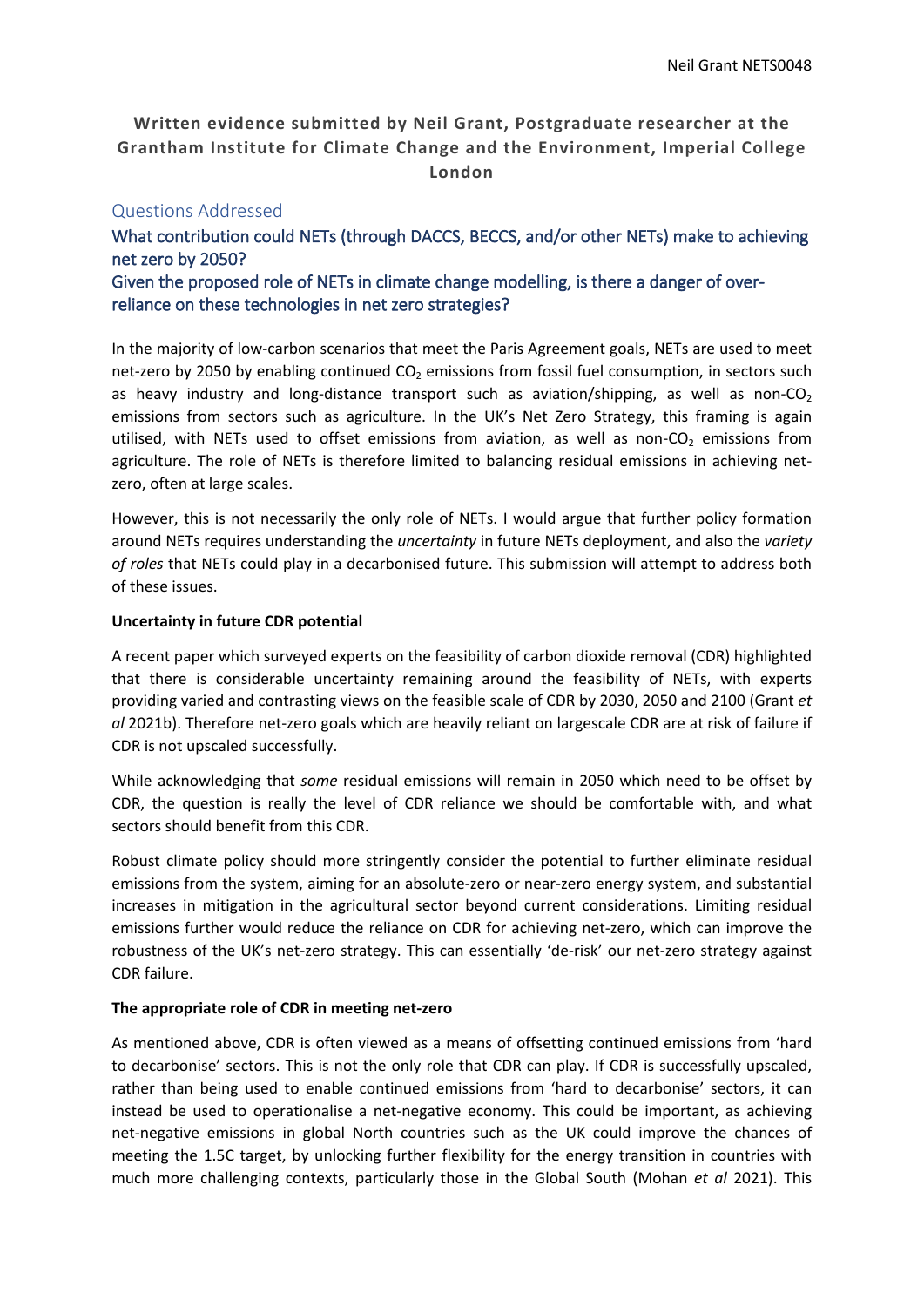could be justified on the grounds of climate justice, given the substantial historical responsibility for climate change or capacity to mitigate in developed economies (van den Berg *et al* 2019). NETs could also then perform alternative functions such as maximising climate ambition or hedging against climate uncertainties such as the sensitivity of the climate system to emissions, or the potential for tipping points (Grant *et al* 2021a). Critically, this requires that where possible, NETs are deployed *in addition to,* rather than *as a substitute for*, emission reductions (McLaren *et al* 2019).

#### **Which sectors should be able to rely on CDR to offset emissions?**

When discussing which sectors should benefit from CDR, a key consideration is what emissions truly count as 'hard-to-abate'. It is important to realise that those sectors which are deemed difficult to decarbonise due to technical or physical challenges, most notably aviation and agriculture, are simultaneously those sectors in which societal change can do the most to address emissions. This is often neglected in policymaking and modelling, and highlights that we should be cautious in labelling any sector 'hard-to-decarbonise', without ensuring that we have considered all possible mitigation options. Recent research has demonstrated how greater focus on demand-side changes can substantially reduce reliance on CDR for meeting the UK's net-zero goal (Barrett *et al* 2021). In this recent modelling, increased action on societal change can reduce NETs deployment to the extent that only nature-based solutions are required, with no BECCS or DACCS deployment necessary. Note that this modelling still utilises a framing in which the only role of CDR is to balance residual emissions – and so if engineered removals by BECCS/DACCS are able to be deployed, they could be added to this work as an additional strategy to create net-negative emissions.

### **Further implications of uncertainty in the feasibility of NETs**

When exploring the policy implications of uncertainty in CDR, we must remember that the climate responds to *cumulative emissions on the road to net-zero*, rather than simply the date of net-zero. Given uncertainty in CDR, there is the possibility that we will miss our net-zero target if CDR fails to be deployed. This could lead to greater emissions around the mid-century than anticipated. In order to safeguard against this, and remembering the importance of cumulative emissions, recent research has shown that the best way to respond to potential uncertainty in CDR is to maximise the level of action in the current decade, through accelerated renewables build-out and an increased pace of fossil fuel phaseout (Grant *et al* 2021b). This has relevance for the UK, as research for WWF has highlighted that the UK could go further than its current NDC for 2030 (Grant 2020). Greater action on the road to 2030 would help hedge against the possibility of CDR deployment failure in the future.

#### Summary

- Experts still suggest that the feasibility of largescale NET deployment is highly uncertain, and the non-negligible potential for deployment failure in NETs should be accounted for in policymaking, by reducing reliance on CDR for meeting the net-zero goal.
- It is critical to interrogate the role of NETs to provide carbon dioxide removal (CDR) in lowcarbon futures. NETs can do more than simply offset emissions from other sectors but can be deployed as a separate climate strategy to achieve net-negative emissions, alongside aggressive action to phase out fossil fuels and reduce non- $CO<sub>2</sub>$  emissions.
- When considering which sectors should be deemed 'hard-to-abate', it is important to ensure that behavioural change is not excluded as a possible abatement strategy. Providing policies, infrastructure and societal norms to shape behaviour can reduce demand for the most polluting goods such as red meat and aviation and reduce reliance on CDR for net-zero (this CDR could then be deployed elsewhere to maximise ambition, as suggested above).